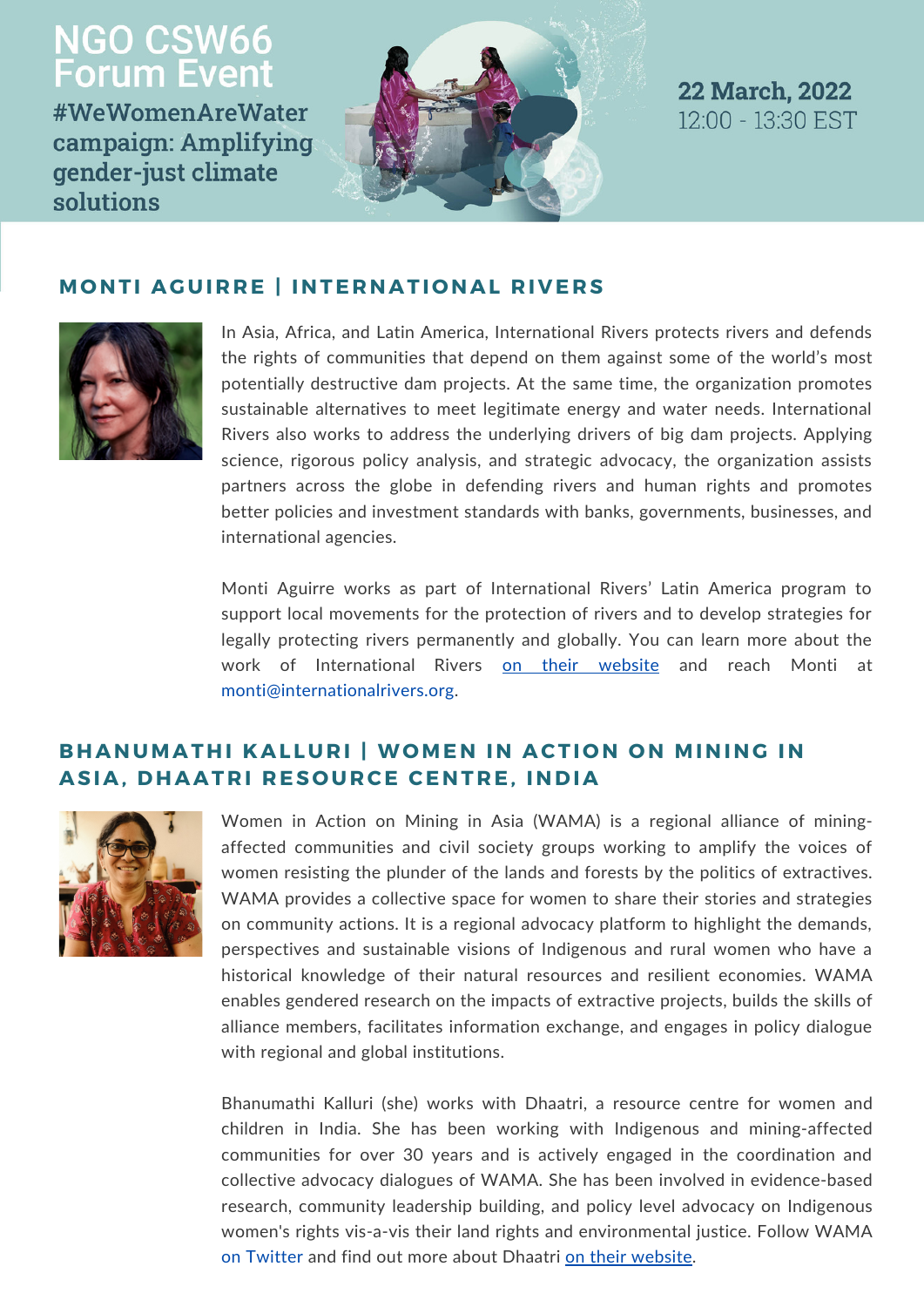### **MMABATH O MO TSAMAI | UR G ENT ACTI O N FUND-AF R ICA**



Urgent Action Fund-Africa (UAF-Africa) is a feminist, pan-African, Rapid Response Fund committed to transforming power relations through resourcing African feminists and womn human rights defenders and their formations as an act of solidarity. Recognising the need to move resources rapidly on a continent where opportunities and threats arise and decline quickly, UAF-Africa uses a Rapid Response Grantmaking mechanism to support unanticipated, time-sensitive, innovative, and unique initiatives that promote womn's agency in peace and political participation, social and economic power-building as well as natural resources governance and stewardship.

Mmabatho Motsamai is a development practitioner with over 6 years' experience in project coordination, facilitation, advocacy and communications. She is currently the advocacy and agenda setting consultant of UAF-Africa. Adopting SDG17, Motsamai is the founder and advisory of The Afrolutionist, a digital institution that enhances critical discussions and projects on inclusive development in Africa. They have also engaged in various global projects and co-facilitated the first policy hackathon in Botswana. She has previously served as a key correspondent for the Positive Vibes KPREACH program, a FRIDA|Young Feminist Fund Climate Justice Story Collector, and the national coordinator of the Breaking Bounds Consortium.

You can learn more about UAF-Africa [through](https://www.uaf-africa.org/) their [website](https://www.uaf-africa.org/) and read their report Women + Water in Africa: An [overview](https://www.uaf-africa.org/wp-content/uploads/2021/10/UAF-AFRICA-WOMN-AND-WATER-JUSTICE-STRUGGLES-REPORT.pdf) of water justice struggles.

# **CARMEN AL IAGA MO NR R O Y | C O LECTI V O CASA, R ED LATINOAMERICANA DE MUJERES DEFENSORAS DE DERECHOS S O CIALES Y AMB IENTALES, B O L I V IA**



The Red Latinoamericana de Mujeres Defensoras de Derechos Sociales y Ambientales is a women's network that influences policies, projects and practices that contribute to the defense of women's and communities' rights against extractive projects. Colectivo de Coordinación de Acciones Socio Ambientales (Colectivo CASA) is a non-profit based in Oruro, Bolivia, that accompanies and strengthens organizations and communities that participate in socio-environmental movements.

Carmen Aliaga Monrroy is a feminist activist and environmental defender who works with the Colectivo CASA and the Red Latinoamericana de Mujeres Defensoras de Derechos Sociales y Ambientales. As a researcher, she accompanied the formation process of the Red Nacional de Mujeres en Defensa de la Madre Tierra (RENAMAT) in Bolivia. Nowadays, Carmen continues to engage with formation processes carried out by women through her commitment to a popular education grounded in feminist principles.

Learn more about Colectivo CASA on their [website](https://colectivocasa.org.bo/) and Red Latinoamericana de Mujeres Defensoras de Derechos Sociales y Ambientales also on their [website.](https://www.redlatinoamericanademujeres.org/)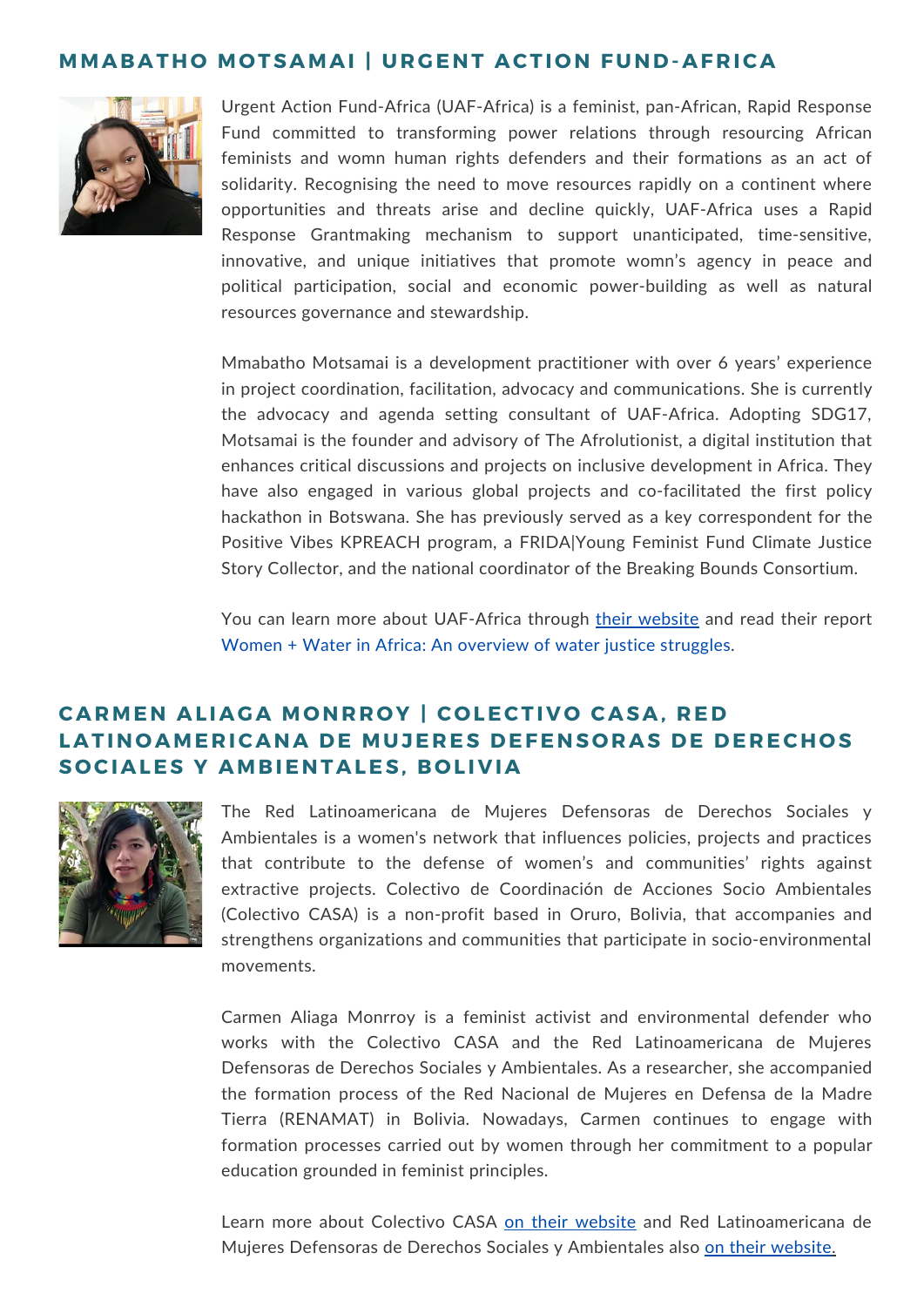# **INDIRA K. SHREESH | INDIGENOUS WOMEN LEGAL AWAR ENESS G R O UP, NEPAL**



The Indigenous Women Legal Awareness Group (INWOLAG) is a nongovernmental organization in Nepal comprised of Indigenous women legal experts and professionals who are dedicated to fighting for Indigenous women's human rights. INWOLAG mainstreams gender in all its actions and provides free legal aid to women victimized by various kinds of violence.

Indira Kumari Shreesh is a founding member of INWOLAG and is currently serving as its chairperson. With master's degrees in law and sociology, she is a lawyer belonging to an Indigenous Magar Community and is an Indigenous women's rights activist. She was a legal fellow of Women's Fund Asia from 2013 to 2017, and has published numerous publications in law journals (Nepal Bar Association), Indigenous papers and has co-authored a book on the state's inclusive policy and program implementation and achievements, and REDD+. Since 2015, Indira has been advocating on behalf of the Indigenous community affected by the Tanahu Hydropower Project for land rights, natural resources, and climate and gender justice. You can follow INWOLAG on [Facebook](https://www.facebook.com/INWOLAG/) and learn more about their work on their [website](http://www.inwolag.org.np/?fbclid=IwAR1BYe0rEk14cgFt0zZfQ8yp6-XwpmF0fuOn7PaYfzVqjiqsaRueWQcK8CM).

# **MAR THA AG BANI- BAR INUAZ O R | L O K IAKA C OMMUNITY DE V EL O PMENT CENT R E, NI G E R IA**



Established in 2009, the Lokiaka Community Development Centre is a self-led organisation working for and with Indigenous women farmers and human rights activists from the Niger Delta. The group provides training and engages in advocacy, campaigning, forest restoration, conservation and management, alliance building, and knowledge exchange to secure Indigenous women's land rights and ensure that women are seen as important stakeholders in decision-making related to their land and environment. The Lokiaka Community Development Centre has been carrying out campaigns targeting Shell and the Nigerian government to provide potable water in communities, and is pushing these actors to clean, remediate and restore the Ogoni environment.

Mrs. Martha Agbani-Barinuazor is an Indigenous woman and feminist from Ogoni-Nigeria; she is the Executive Director of Lokiaka Community Development Centre, a management scientist, a development practitioner, and also an environmental justice advocate, campaigner, and capacity builder. Martha is the initiator of a project to raise mangrove nurseries and restore lost mangrove forests in Ogoni-Nigeria. This initiative has established a mangrove restoration study site and restored 1,350,000 mangroves in two areas which were originally mangrove swamp forests that were destroyed by oil spills and Nipa palm invasion in Ogoni Land. As a result, women are beginning to gain access to clean water, have their livelihoods restored, and create alternative livelihood sources. You can follow Lokiaka Centre on their [Facebook](https://www.facebook.com/lokiaka.centre).